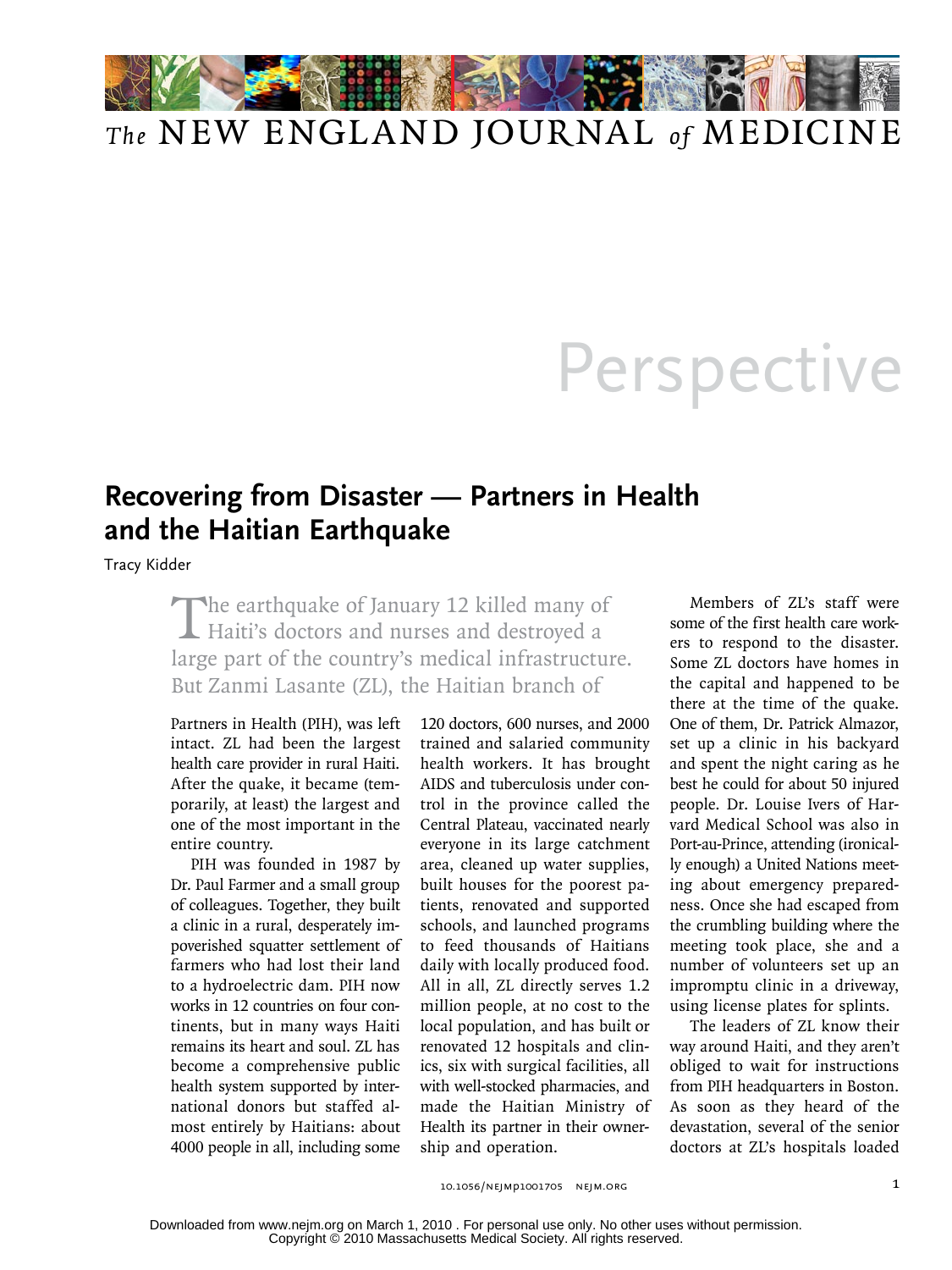

**Wheelbarrows Serve as Stretchers and Cardboard for Splints at Chascot Clinic in Port-au-Prince.**

up trucks with supplies and headed for the city, looking for groups of people in need. All around Port-au-Prince, people in ruined neighborhoods were organizing provisional, unsheltered settlements. Within a couple of days, members of ZL's staff had created four mobile clinics and were systematically searching out those encampments, bringing food and water, treating people with minor wounds, and transporting the severely injured to the various surgical facilities that were being set up around the city. That effort has since expanded and continues.

For a long time, the majority of Haitians have been denied the most basic of human rights: the right to clean water, decent shelter, and adequate nutrition. At their hospitals and clinics, ZL's staff deals every day with the results — with chronic disasters of disease, such as kwashiorkor and malaria, eclampsia and diarrheal diseases. On an average day, their largest hospital receives about 400 patients, and their community health workers carry medicines to more than 4700 homes. In the first 3 weeks after the earthquake, the 12 facilities had to continue this work while also caring for

thousands of wounded people, some with compound fractures, some even with compartment syndrome, some already with gangrene, who made their way from the capital in the crowded taxis and trucks that are the nearest thing to public transportation in Haiti.

Some veterans of medical catastrophes believe that the earthquake caused orthopedic injuries in a greater proportion of the population than any other disaster has done. ZL had 14 operating rooms at its own sites but no orthopedic surgeons on hand. PIH has many partners, though, and in the weeks after the earthquake, offers of personnel and supplies came from 153 organizations from medical equipment corporations and sporting goods companies, American medical schools and teaching hospitals, and Haitian-American associations. PIH's Boston headquarters created a virtual small airline to manage the transport, which within 3 weeks after the earthquake included 70 flights carrying 150,000 pounds of supplies and medical equipment and 205 volunteers, most of whom were already organized into surgical teams. When the flights arrived in Haiti, ZL's operations director Loune Viaud managed their unloading and amid the chaos of the wounded city arranged for distribution of cargo and personnel to the large variety of sites where they were needed. For a time PIH was managing or helping to manage and supply 24 operating rooms that performed surgeries day and night. PIH also helped to coordinate the transport of patients to the U.S. Navy's hospital ship *Comfort*, which arrived 8 days after the quake. And Farmer, in his role as the United Nations' deputy special envoy to Haiti, helped to coordinate the relief effort at the national level — an all but impossible job, since thousands of organizations were clamoring to play a part.

Viewed as a whole, the international medical response to Haiti's catastrophe has been praiseworthy, grand in scale, and successful in alleviating some of the suffering and in saving many lives. But it has been far from good enough. PIH clinicians tell me that the current estimates of 200,000 dead seem likely to be accurate, and they add that many thousands would not have died if they had received medical care in time. One reason for delay was the clustering of Haitian government offices and international organizations in the capital city, near the earthquake's epicenter. That is, Haiti lost a lot of the resources that could have been used to marshal a more effective response. But many of those resources weren't very good to begin with. Haiti's vulnerability to disasters stems fundamentally from poverty. This poverty is both material and institutional and is manifested not only in buildings made with unreinforced concrete but also in a Ministry of Health that in the aftermath of the earth